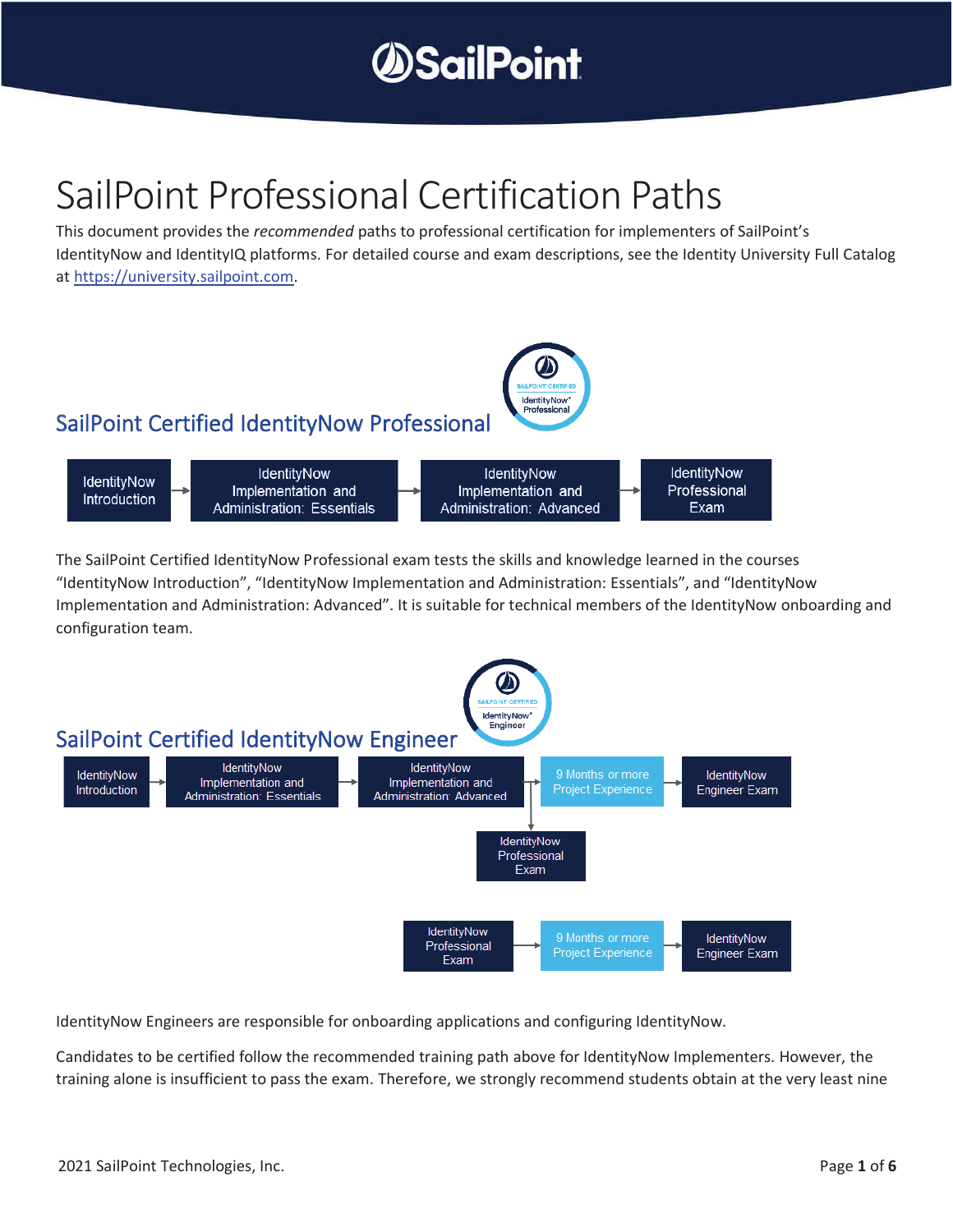## **SailPoint**

months of on the job implementation experience before planning to take the IdentityNow Engineer exam. There are no prerequisite certifications required, but some candidates may already hold the SailPoint Certified IdentityNow Professional certification.



### SailPoint Certified IdentityIQ Associate

The SailPoint Certified IdentityIQ Associate exam tests the skills and knowledge learned in the courses "IdentityIQ Introduction" and "IdentityIQ Implementation and Administration: Essentials". It is suitable for SailPoint customers and partners who will be implementing IdentityIQ, and for system administrators of production IdentityIQ instances.



The SailPoint Certified IdentityIQ Professional exam tests the skills and knowledge learned in the courses "IdentityIQ Introduction", "IdentityIQ Implementation and Administration: Essentials", "IdentityIQ Implementation: Advanced Provisioning and Workflows", and "IdentityIQ Implementation: Rules, Scripts, and API". It is suitable for members of the technical IdentityIQ implementation team. There are no prerequisite certifications required, but some candidates may already hold the SailPoint Certified IdentityIQ Associate certification.

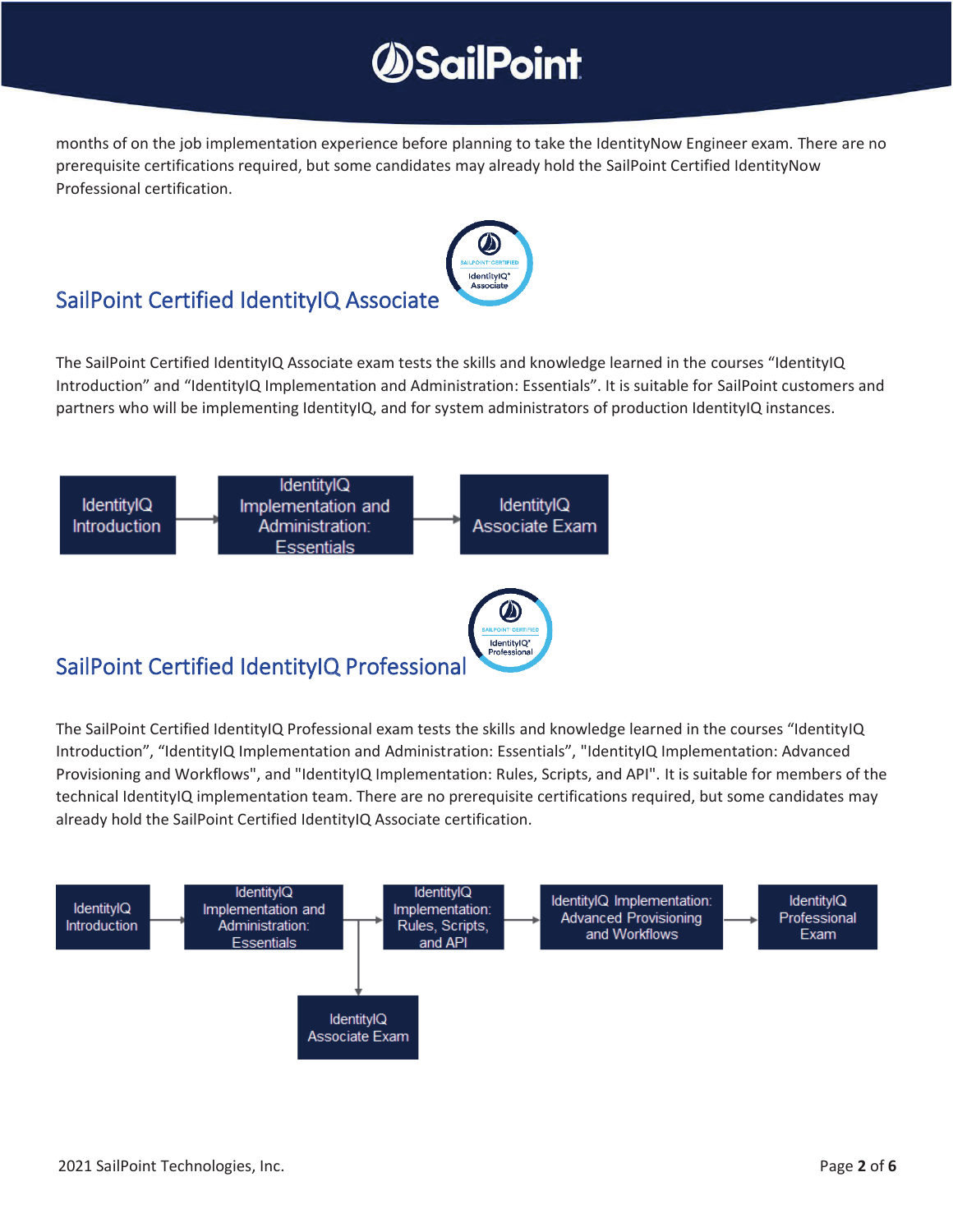# **SailPoint**



### SailPoint Certified IdentityIQ Engineer



IdentityIQ Engineers install, deploy and configure IdentityIQ in customer lower environments and local sandboxes.

Candidates to be certified follow the recommended training path for IdentityIQ Technical Implementers. They can choose to obtain SailPoint Certified IdentityIQ Associate and SailPoint Certified IdentityIQ Professional Certification as they complete recommended training, but they are not prerequisites for the IdentityIQ Engineer exam.

The training alone is insufficient to pass the exam. Therefore, we strongly recommend candidates obtain at the very least one year of on-the-job implementation experience before planning to take the IdentityIQ Engineer exam.



IdentityIQ Architects design, implement, deploy, configure, extend, and support IdentityIQ in their customers' organizations.

Candidates to be certified must hold unexpired IdentityIQ Engineer certifications. We strongly recommend candidates obtain at the very least one year of additional on the job implementation experience beyond IdentityIQ Engineer before planning to take the IdentityIQ Architect exam.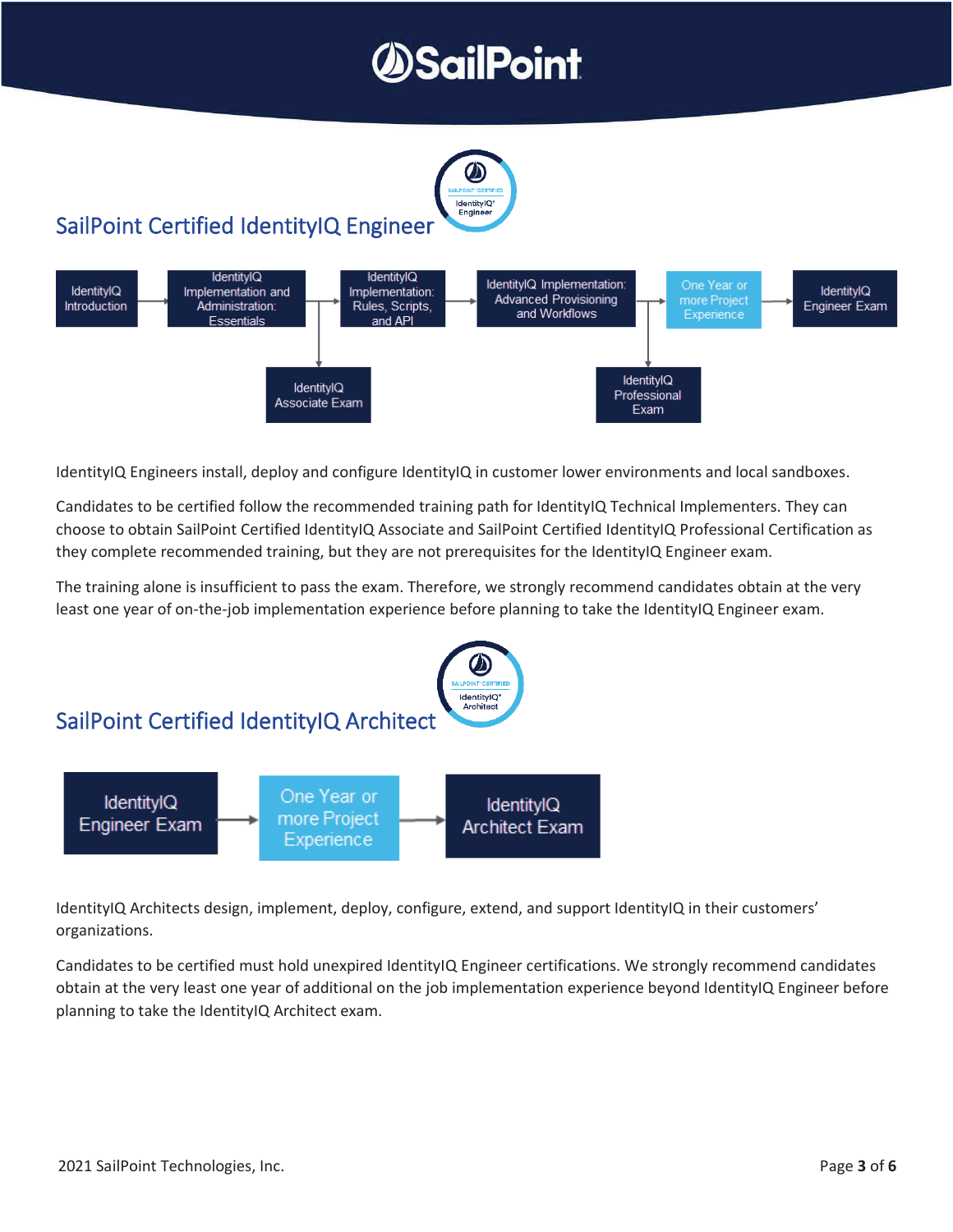

### Enhanced SailPoint Certifications

SailPoint Enhanced Certifications are available to holders of unexpired SailPoint Certified IdentityIQ Engineer, SailPoint Certified IdentityIQ Architect, or SailPoint Certified IdentityNow Engineer credentials. They must ALSO hold one of two curated 3<sup>rd</sup> party certifications in the areas of Cloud, Development, or Security, which are also unexpired.



**For Cloud the required certifications are:** 

AWS Certified Solutions Architect - Professional

Or

AWS Certified Solutions Architect - Associate

Or

Microsoft Certified: Azure Solutions Architect Expert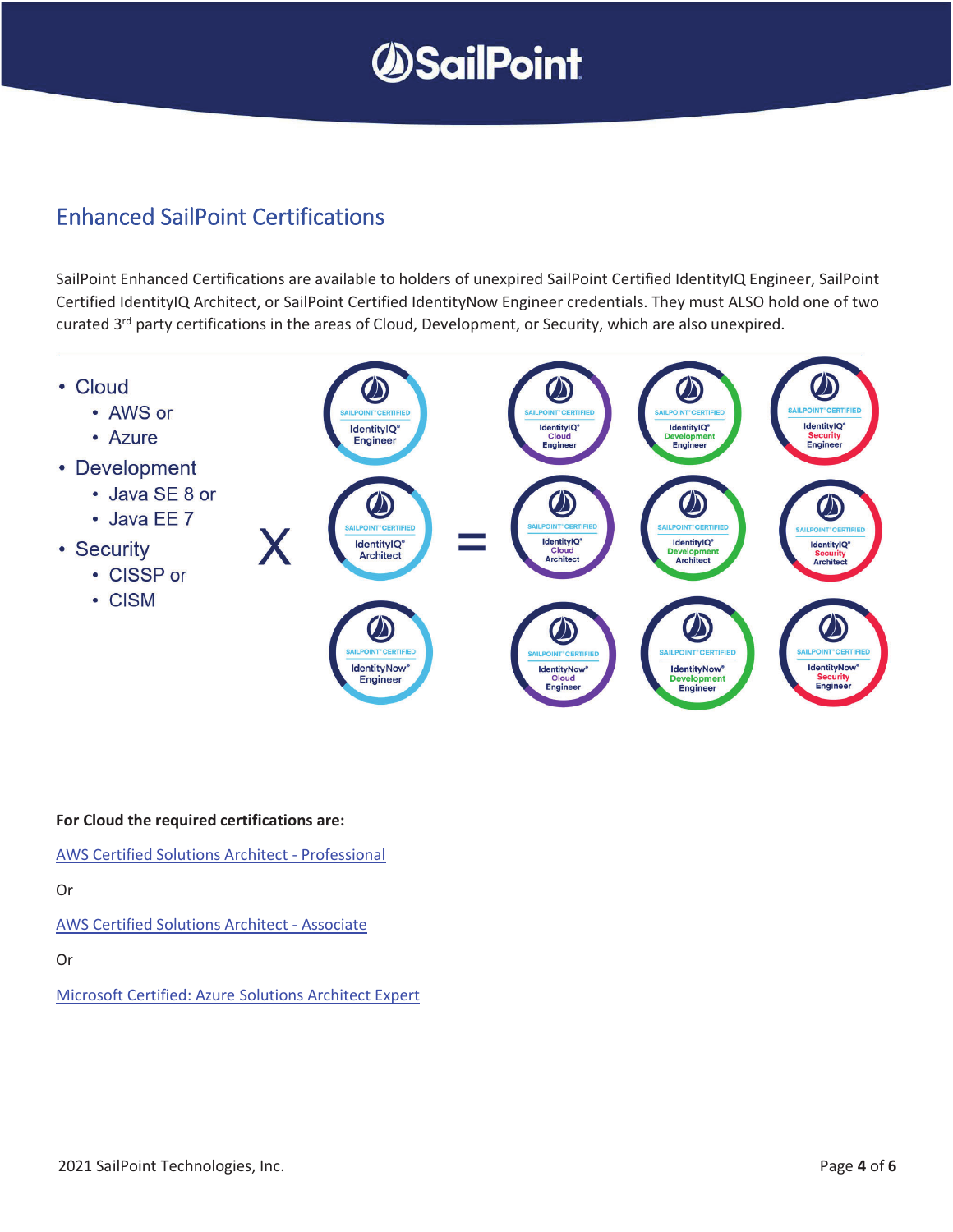

Example: If you hold SailPoint Certified IdentityIQ Architect and AWS Certified Solutions Architect - Professional then



#### **For Development the required certifications are:**

Oracle Certified Professional, Java SE 8 Programmer

Or

Oracle Certified Professional, Java EE 7 Application Developer

Or

Oracle Certified Professional, Java SE 11 Developer

Example: If you hold SailPoint Certified IdentityIQ Engineer and Oracle Certified Professional, Java EE 7 Application



Developer then you can claim

#### **For Security the required certifications are:**

CISSP – The World's Premier Cybersecurity Certification

Or

ISACA's Certified Information Security Manager

Example: If you hold SailPoint Certified IdentityNow Engineer and ISACA's Certified Information Security Manager